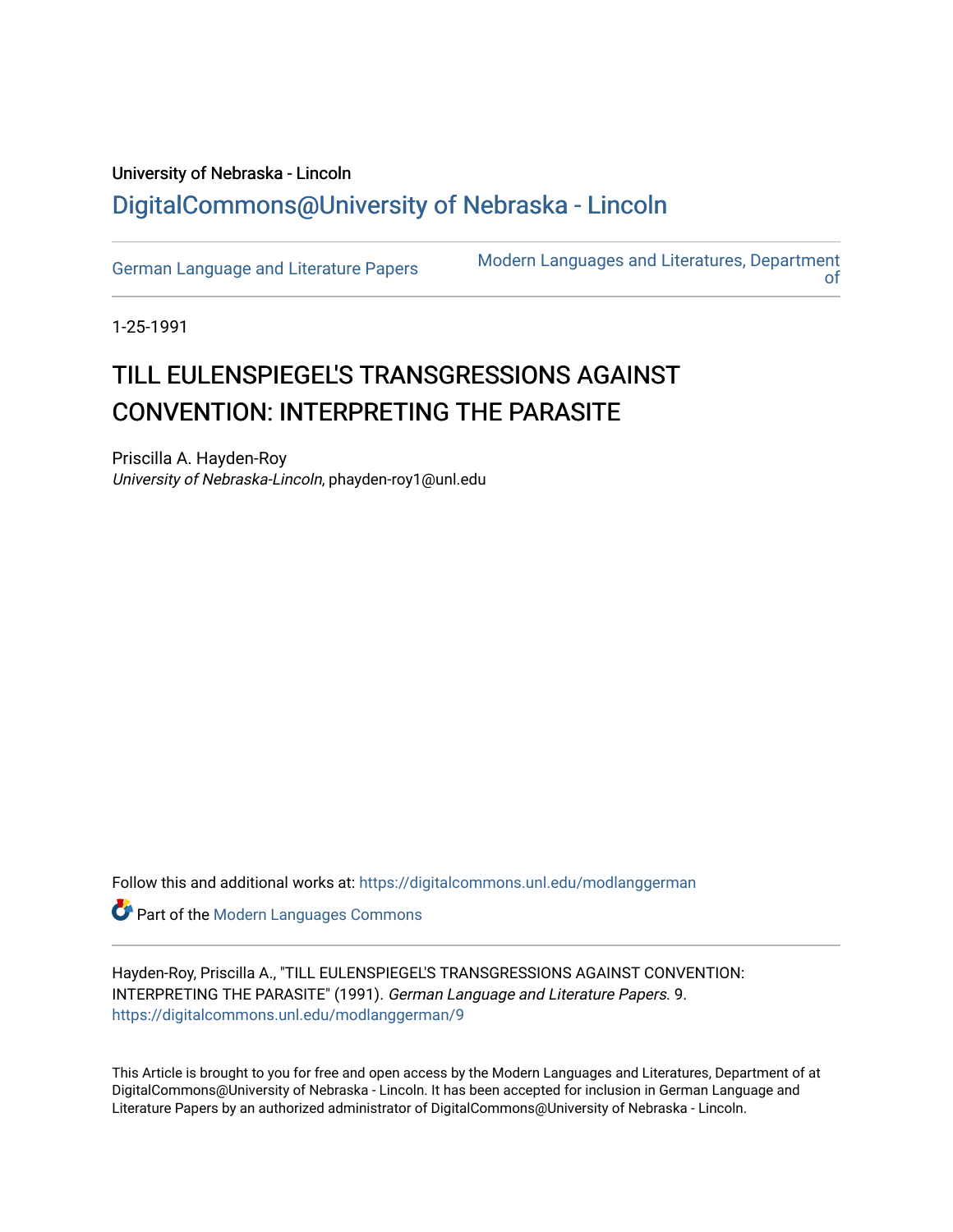# TILL EULENSPIEGEL'S TRANSGRESSIONS AGAINSTCONVENTION: INTERPRETING THE PARASITE

With Peter Honegger's<sup>1</sup> discovery in 1971 that the Brunswickian tax collector, Hermann Bote, was the author of *Till Eulenspiegel* (TE), literary research was able to situate the chapbook in a more accurate and specific context than had previously been possible. Bote's other works, along with what we know of his life, indicate that he was a strong supporter of the Hanseatic cities and the ruling patriciate, that he opposed the political uprisings of the guildsmen as he experienced them in Brunswick, and that he espoused a view of corporate unity within the city through the perpetuation of the estates.2 Many literary critics have concluded

1. Peter Honegger: Ulenspiegel. Ein Beitrag zur Druckgeschichte und zu Verfasserfrage. Neumünster 1973. In 1971 Honegger presented his findings at the annual meeting of the *Niederdeutscher Sprachverein* in Hildesheim. (See Hermen Bote. Bilanz und Perspektiven der Forschung. Beiträge zum Hermen-Bote-Kolloquium vom 3. Oktober 1981 in Braun schweig. Ed. Herbert Blume, Werner Wunderlich. Göppingen 1982, pp. 3–11, here p. 4.)

2. What belongs to Hermann Bote's oeuvre is still a matter of debate among literary critics. See the bibliography of Bote's works compiled by Detlev Schöttker and Werner Wunderlich (In: Hermen Bote, p. 135-139). Bernd-Ulrich Hucker (Bote, Hermen. In: Lexikon des Mittelalters. Vol. 2. Munich, Zurich 1983, cols. 482-484) presents a dissenting view of what constitutes Bote's oeuvre. For biographical essays on Bote, see Wolfgang Lindow: Herman Bote — Leben und Werk. Eine Einführung. In: Hermen Bote, p. 3-11; Gerhard Cordes: Bote, Hermen (Hermann). In: Die deutsche Literatur des Mittelalters. Verfasserlexikon. 2nd ed. Vol. 1. Berlin, NY 1978, col. 967-970; George C. Schoolfield: Hermann Bote. An Introductory Essay. In: German Studies in Honor of Otto Springer. Ed. Stephen J. Kaplowitt. Pittsburg 1978, p. 281-303. The study of Bote's social and political views opens onto the history of early modern

Published in *Daphnis: Zeitschrift für Mittlere Deutschen Literatur,* band 20, heft 1 (1991), 7–31. Copyright © 1991 Editions Rodopi BV. Used by permission.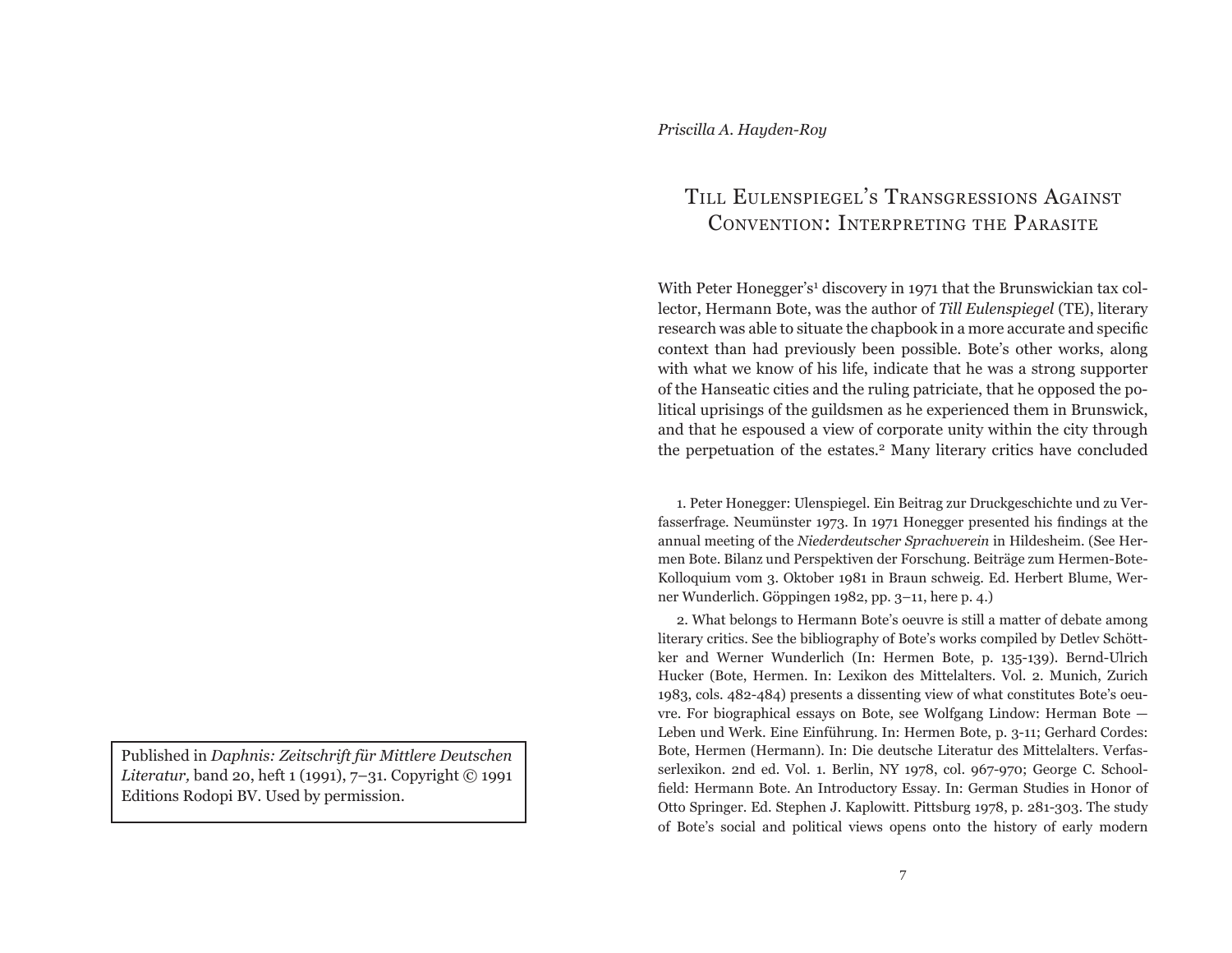#### 8 **Priscilla Hayden-Roy in** *Daphnis* **20 (1991)** Till Eulenspiegel's Transgressions Against Convention 9

that with *TE* Hermann Bote wished to exhort, albeit in an entertaining manner, members of his society to beware of the forces threatening to destroy its all too fragile order.3 This appears to undercut the validity of interpretations of Till as a plebian folk hero, or even a proto-proletarian revolutionary force.4 While the text itself can be construed to portray Till as a positive hero or an emancipatory force, authorial intention

3. See, for example, Werner Wunderlich: Einleitung. In: Eulenspiegel- Interpretationen. Der Schalk im Spiegel der Forschung 1807-1977. Ed. Werner Wunderlich. Munich 1979, pp. 7-14, here p. 11; Hans Wiswe: Sozialgeschichtliches um Till Eulenspiegel 11. Eine Nachlese. In: Eulen- spiegel-Interpretationen, pp. 175-18 1, here p. 179; Max L. Baeumer: Die sozialen Verhältnisse und der sozialkritische Charakter der Volksliteratur im braunschweigischen Raum mr Zeit des 'Dyl Vlenspiegel'. In: Eulenspiegel-Jahrbuch (1985), pp. 33-47, esp. p. 38, 39, 46-47.

4. See, for example, Ingeborg Spriewald: Vom 'Eulenspiegel' zum 'Simplizissimus'. Zur Genese des Realismus in den Anfängen der deutschen Prosaerzählung. Berlin 1974. Spriewald finds in the chapbook a "Grundlinie des Opponierens und sozialen Protests" (p. 57) directed against "Obrigkeit und ständische Beengung" (p. 94). An interesting attempt to maintain the validity of authorial intention, while at the same time legitimating a view of Till as "Held der kleinen Leute" is found in Georg Bollenbeck: Till Eulenspiegel. Der dauerhafte Schwankheld. Zum Verhältnis von Produktions- und Rezeptionsgeschichte. Stuttgart 1985. Bollenbeck claims that Bote's subject material turned itself against his intentions: "Eulenspiegel ist für den traditionsorientierten Zollschreiber akzeptabel,weil er als Außenstehender das morsche Ständegerüst scheinbar nicht gefährdet, er kann aber gerade deshalb, und dies widerspricht Botes Konzept, dessen Unterminierung aufzeigen." (p. 66) Thus he maintains that the reception history of *TE* provides just as valid interpretations of the work as authorial intention does.

rules that Bote would not have wanted to sow the seeds of discontent and rebellion among the lower classes with his socially displaced, itinerant prankster. If we raise the question of the book's reception in the 16th century, evidence indicates that our postulated authorial intention was communicated quite successfully to the chapbook's readership.<sup>5</sup> Contemporary adaptations of *TE* by Hans Sachs and Fischart, for example, exploit the chapbook's moralizing, didactic potential.<sup>6</sup> On the other hand, we also know that *TE* was placed on the index of forbidden books in 1569 published in Antwerp by the Duke of Alba in the name of Emperor Philipp II.7 This suggests that some authorities in the 16th century may have perceived the work to be seditious, although this certainly was not the author's intention.

This brings us to a fundamental interpretative question: does authorial intention determine the meaning of a text? The school of pragmatic linguistics known as speech act theory (SAT) is generally the first cited in defense of authorial intention. While initially developed to analyze spoken communication, John R. Searle<sup>8</sup> has argued that the same principle obtains for fictional discourse: fiction is a sort of "pretended" discourse, he says, and "pretend" is an intentional verb. Thus the whole work of fiction derives from the author's intention to engage in this form of discourse. But the status of authorial intention has come under fire of late, particularly from the deconstructionists. The disagreement was first articulated in a debate between Jacques Derrida and John R. Searle, which was published in the first two issues of *Glyph.*9

5. Bollenbeck: Till Eulenspiegel, p. 170-203.

6. Ibid., 192-198.

7. Ibid., 201; Honegger: Ulenspiegel, p. 57 ff.

8. John R. Searle: The Logical Status of Fictional Discourse. In: John R. Searle: Expression and Meaning. Studies in the Theory of Speech Acts. London, NY 1979, p. 58-75.

9. Jacques Derrida: Signature Event Context. In: Glyph. John Hop- kins Textual Studies 1 (1977), pp. 172-197; John R. Searle: Reiterating the Differences. A Reply to Derrida. In: Glyph 1 (1977), p. 198-208; Jacques Derrida: Limited Inc a b c ... In: Glyph 2 (1977), p. 162-254. See also Manfred Frank: Die Entro<sup>p</sup>ie der Sprache. Überlegungen zur Debatte Searle-Derrida. In: Manfred Frank: Das Sagbare und das Unsagbare.

Brunswick. See Max L. Baeumer: "Ohn Tumult/ ohn Schwermerey": Literarische Evidenz zum 'revolutionären' Charakter der Reformation in Braunschweig. In: Wolfenbütteler Beiträge 4 (1981), p. 59-1 10; Olaf Mörke: Rat und Bürger in der Reformation. Soziale Gruppen und kirchlicher Wandel in den wel fi schen Hansestädten Luneburg, Braunschweig und Göttingen. Hildesheim 1983. Mörke (esp. p. 79-85) questions some of the fi ndings of the earlier study by Werner Spieß: Geschichte der Stadt Braunschweig im Mittelalter. Vom Ausgang des Mittelalters bis zum Ende der Stadtfreiheit (1491-1671). Braunschweig 1966.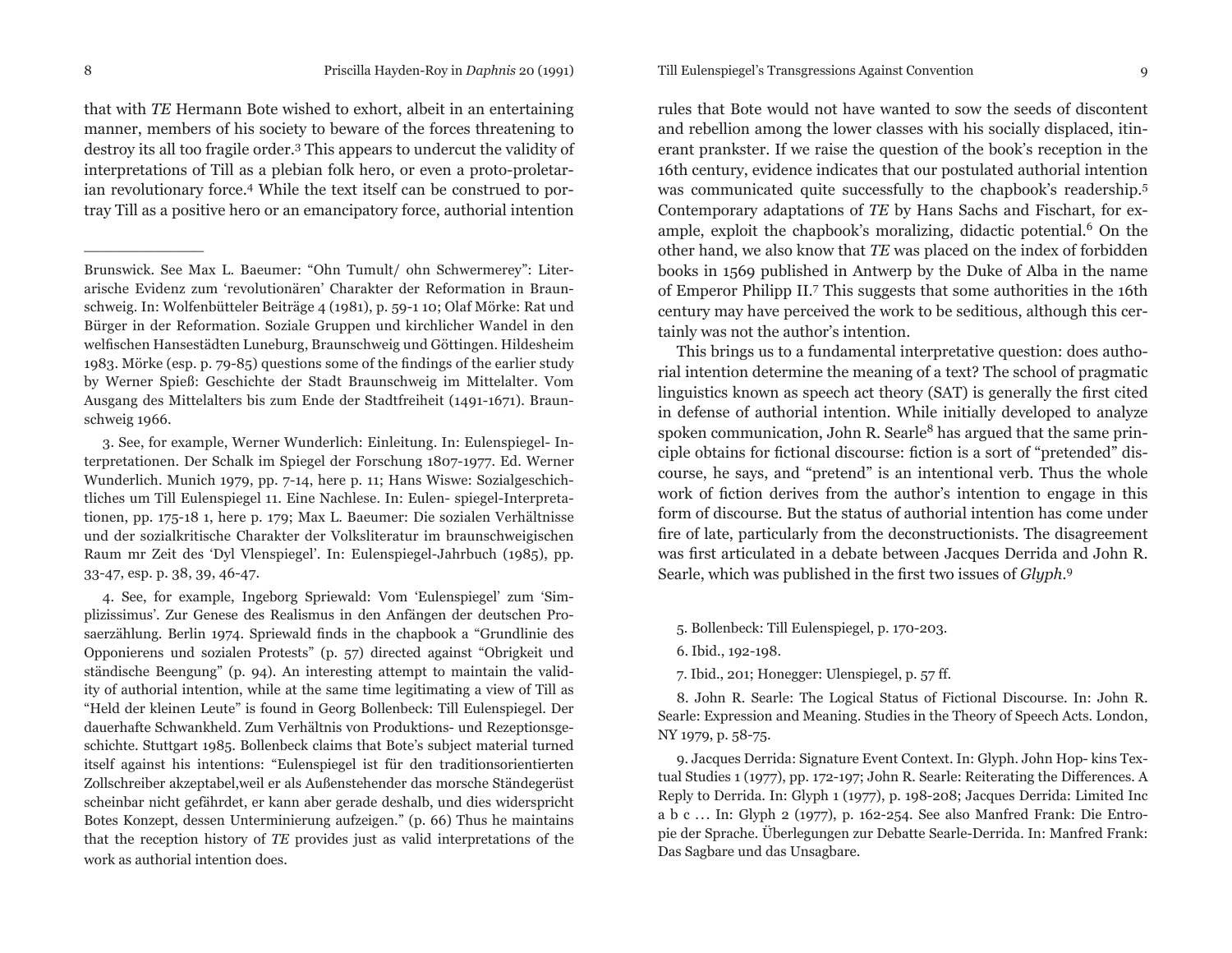### 10 Priscilla Hayden-Roy in *Daphnis* 20 (1991) Till Eulenspiegel's Transgressions Against Convention 11

Derrida's article "Signature Event Context", originally presented as a lecture in 1971 at the *Congrès international des Sociétés de philosophie de langue française* in Montreal, initiated the debate. In this article Derrida calls into question the notion of context as a rigorous, scientific concept able to determine meaning. The empirical saturation of context is rendered impossible, he argues, by the very nature of communication, which depends on the iterability of its signs. Speaker intention is equally unable to provide an anchoring context. Here he takes issue with the "father" of SAT, John Austin, who in his seminal *How To Do Things With Words*<sup>10</sup> excludes "non-serious" or "parasitic" language from his discussion of "ordinary" language, specifically the speech act he calls the "performative". The passage under question reads:

As *utterances* our performatives are *also* heir to certain other kinds of ill which infect *all* utterances. And these likewise, though again they might be brought into a more general account, we are deliberately at present excluding. I mean, for example, the following: a performative utterance will, for example, be *in a peculiar way* hollow and void if said by an actor on the stage, or if introduced in a poem, or spoken in soliloquy. This applies in a similar manner to any and every utterance — a sea-change in special circumstances. Language in such circumstances is in special ways — intelligibly — used not seriously, but in ways *parasitic* upon its normal use ways which fall under the doctrine of the *etiolations* of language. All this we are *excluding* from consideration. Our performative utterances, felicitous or not, are to be understood as issued in ordinary circumstances.11

Derrida objects that what Austin has excluded "as anomaly, exception, 'non-serious,' *citation* ... is the determined modification of a general citationality — or rather, a general iterability — without which there would

not even be a 'successful' performative."12 He grants that while there is a "relative specificity" of performatives determined by speaker intention, a "structural unconsciousness  $\ldots$  prohibits any saturation of the context."<sup>13</sup>

Searle responded in a brief article entitled, "Reiterating the Differences: A Reply to Derrida".14 He upholds Austin's distinction between "ordinary" and "parasitic" discourse as valid: "We do not, for example, hold the actor responsible today for the promise he made on stage last night in the way that we normally hold people responsible for their promises."15 And he defends Austin's exclusion as merely a "research strategy", arguing that ordinary language is "logically prior" to parasitic language, and that "relatively simpler problems" are justifiably the starting point for a "general theory of speech acts".16 To Derrida's denial that intention can "never be through and through present to itself and to its context",17 Searle counters: "In serious literal speech the sentences are precisely the realizations of the intentions: there need be no gulf at all between illocutionary intention and its expression. The sentences are, so to speak, fungible intentions."18

In another essay devoted to the "logical status of fictional discourse", Searle maintains that the work of fiction as a whole is a serious utterance: it conveys a serious "message or messages" through the performance of the pretended speech acts. These messages, he says, are conveyed "by the text but are not *in* the text", except in the case of "tiresomely didactic authors".<sup>19</sup> Thus a "serious" message, not necessarily explicit within the fictional text, is communicated by "non-serious" or parasitic language. According to SAT, the interpreter must consider authorial intention in order to distill the serious message which anchors the text's meaning.

- 12. Derrida: Signature Event Context, p. 191.
- 13. Ibid., p. 192.
- 14. See note 9.
- 15. Searle: Reply, p. 204.
- 16. Ibid., p. 205.
- 17. Derrida: Signature Event Context, p. 192.
- 18. Searle: Reply, p. 202.
- 19. Searle: The Logical Status of Fictional Discourse, p. 74.

11. Ibid, p. 21 f.

Studien zur neuesten französischen Hermeneutik und Texttheorie. Frankfurt/ M. 1980, p. 141-210; Gayatri Chakravorty Spivak: Revolutions that as Yet Have No Model. Derrida's *Limited Inc.* In: Diacritics 10 (December 1980), p. 29-49; Stanley E. Fish: With the Compliments of the Author. Reflections on Austin and Derrida. In: Critical Inquiry 8 (Summer 1982), p. 693-721.

<sup>10.</sup> J. L. Austin: How to Do Things with Words. J.O. Urmson, Marina Sbisa, eds. 2nd ed. Cambridge, Mass. 1975.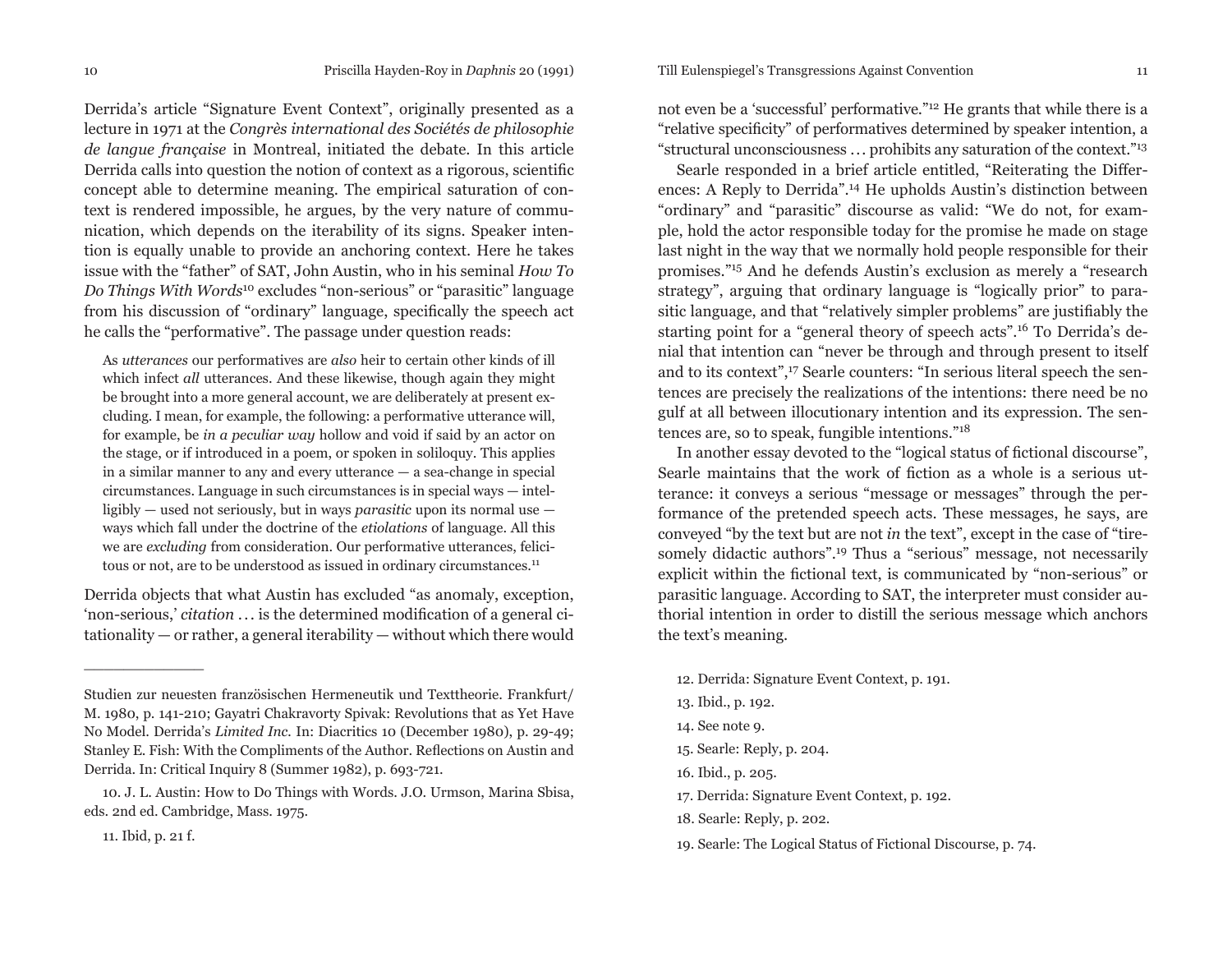But in the case of Bote's *TE*, we are confronted with an array of problems that call to mind Derrida's objections to authorial intention as the determinant of meaning. The work immediately confronts us with maneuvers that Bote employed to defer his liability for the authorship of the work. First, he published it anonymously, hiding his identity in an acrostic that, as it turned out, would be overlooked for 460 years. Second, in the foreword the anonymous author, calling himself "N", further distanced the work from himself by placing the ground of its origin on other anonymous persons: in 1500, he says, "etlich Personen" asked him to collect the materials on the "behend listiger und durchtribener ... Buren Sun ... genant Dil Ulenspiegel".<sup>20</sup> So Herman Bote was not properly responsible for the work? But then a third problem surfaces: the "seriousness" of Bote's anonymous deferral itself becomes questionable when we consider that he was citing a standard literary form; moreover John L. Flood recently uncovered a specific source for Bote's introduction in the introduction to *Wigoleis vom Rade*.<sup>21</sup> Bote's deferral itself is a non-serious citation, so that we are uncertain whether we are, by means of a double negation, deferred back to authorial intention, or removed a step further from it. Finally, the anonymous author purports that the work serves nothing other than a non-serious purpose: "Nun allein umb ein frölich Gemüt zu machen in schweren Zeiten, und die Lesenden und Zuhörenden mögen gute kurtzweilige Fröden und Schwänck daruß fabulleren."<sup>22</sup> The author wishes to prevent his book from being attached to any program other than entertainment; he specifically denies that the book was written to annoy or criticize anybody. If we assume for the moment that Bote's maneuvers in the foreword serve as a sort of mask, behind which he hid his own identity and his "real" authorial intention (which for reasons we will consider later, he considered prudent to obscure), the next step would be to consider the

20. Ein kurtzweilig Lesen von Dil Ulenspiegel. Wolfgang Lindow, ed. Stuttgart 1978,p. 7.

22. Dil Ulenspiegel, p. 7.

#### 12 Priscilla Hayden-Roy in *Daphnis* 20 (1991) Till Eulenspiegel's Transgressions Against Convention 13

Till episodes themselves. We will see in the following discussion how an analysis based on SAT yields an interpretation in agreement with what we posited as Bote's likely authorial intention, as extrapolated from his other writings. But we will also see that the means by which Bote chose to exhort his society — the social outcast and parasite who transgresses against the whole spectrum of medieval society — yields alternative interpretations when the pranks, the parasitic or non-serious language of the outcast, are taken seriously.

Before we continue with these analyses, one more observation should be made concerning the debate between Derrida and Searle. Derrida responded to Searle's "Reply" in a lengthy second essay, "Limited Inc a b c ...",23 in which he puts forward an "ethico-political" critique of speech act theory. He questions Searle's insistence that the terms "parasitic", "non-serious", "infelicitous", "impure", etc., employed by Austin are properly theoretical, or that they merely signify "logical dependence".24 Derrida sees in this moral terminology an "ethico-political language"25 that exposes the ideological foundations of SAT:

I am convinced that speech act theory is fundamentally . . . a theory of right or law, of convention, of political ethics or of politics as ethics. It describes ... the pure conditions of an ethical-political discourse insofar as this discourse involves the relation of intentionality to conventionality or to rules ... [T]his "theory" is compelled to reproduce, to reduplicate in itself the law of its object or its object as law; it must submit to the norm it purports to analyze. Hence, both its fundamental, intrinsic moralism and its irreducible empiricism.26

The distinction between "serious" and "non-serious" or "ordinary" language inevitably becomes political, insofar as the conventions defining "normalcy" are entrenched in social relationships of power. SAT designates as "pure", "felicitous", etc. only those speech acts which conform to the rules governing "right" conventional discourse. Derrida's notion of iterability, on the other hand, makes transgression against convention

23. See note 9. 24. Derrida: Limited Inc, p. 234 f. 25. Ibid., p. 240. 26. Ibid., p. 240.

<sup>21.</sup> John L. Flood: Der Prosaroman 'Wigoleis vom Rade' und die Entstehung des 'Ulenspiegel'. In: Zeitschrift für deutsches Altertum und deutsche Literatur 105 (1976), p. 151-165.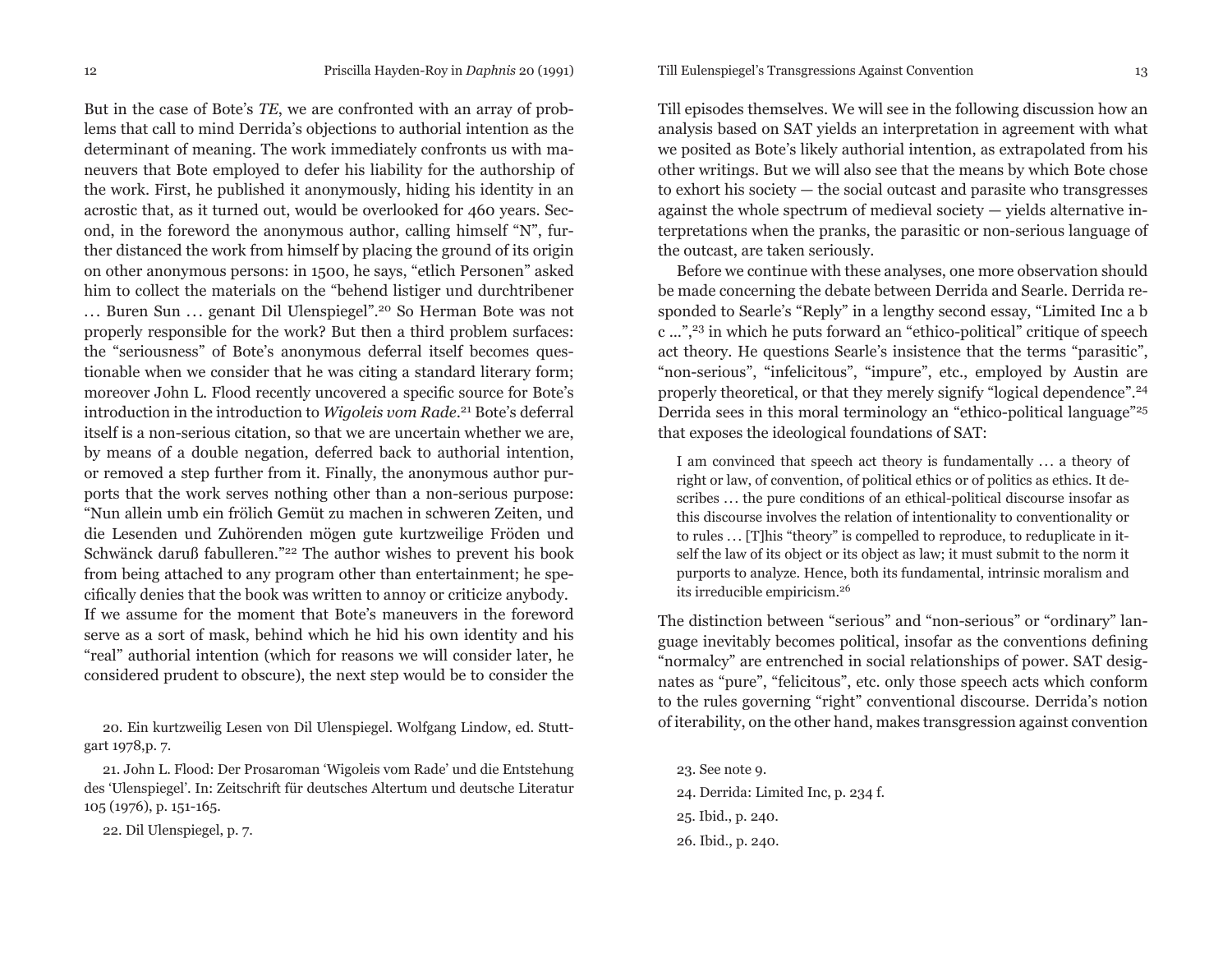a fundamental possibility of language: "Once this parasitism or fictionality can always add another parasitic or fictional structure to whatever has preceded it ... everything becomes possible against the language-police; for example 'literatures' or 'revolutions' that as yet have no Context and intention do indeed relatively specify the meaning of an utterance, but they cannot "govern the entire scene and system of utterance".28 Convention bolstered by the force of social relationships of power enforces a "normal" meaning and banishes the unconventional meaning as "fiction". But this policing of language cannot guarantee "pure" speech acts. It is constantly under siege:

If the police is always waiting in the wings, it is because conventions are by essence violable and precarious, *in themselves* and by the fictionality that constitutes them, even before there has been any overt transgression  $\ldots$  29

This quotation brings us to the topic of this paper, the proper interpretation of transgression in Hermann Bote's *TE*. Should we understand Till's transgressions against society as an admonition to protect an all too precarious social order? Or can they be construed positively as a relativizer of social norms, insofar as they expose the violability of the status quo? SAT and deconstruction in competition with each other provide a useful heuristic device in understanding how Till's transgressions generate opposing interpretations.

In his chapbook Bote portrays a broad spectrum of representatives of society, from poor to rich, artisans, nobility, ecclesiastical figures, and their interaction with Till, a socially marginalized vagrant, a *Gouckler* and *Spilman*. On the one hand we find the "inside" group protected by convention and occupying a position within the community; on the other hand, the outsider, the "non-serious" prankster, who survives "parasitically" by masking himself as a member of the "inside" group, only to be banished once his pranks expose him as a fraud. As a vagrant

29. Derrida: Limited Inc, p. 250.

and *Gouckler* Till belonged to the socially declassed group of the dishonorable" (*unehrliche Leute*). The dishonorable and their progeny were denied membership in the guilds; they could not be legal heirs or guardians; they could not prosecute; they could not take oaths, and thus could prove their innocence only by ordeal. Their ranks included a surprisingly large spectrum of people: gravediggers, executioners, knackers, nightwatchmen, bathhouse overseers, barbers, millers, weavers, and shepherds.30 Hermann Bote accentuated the tabu against Till even further by designating him a "Schalck". Hans Wiswe has observed that the term had a considerably more pejorative meaning at the close of the Middle Ages than we find even by the eighteenth century.<sup>31</sup> Luther translates the *polluti* in the Vulgate (Jer. 23: 1 1) as *Schelke*, and the *serve nequam* of Matth. 18:32 as *Schalkknecht*.32 In his *Schichtboik* Bote himself refers to those instigating the guildsmen's uprising as *Schelke*.33 The drastic discrepancy of social status between the actors in *TE* sets the stage for a confrontation between conventional language (as represented by the members of "proper" society) and a language of transgression (necessarily so, since Till intrudes into a space not proper to himself when he speaks). These confrontations typically occur when Till has been given a command by someone exercising authority over him. Such a situation is not infrequent, as Till often hires himself out to an artisan, in order to live "parasitically" for a few days under the guise of an apprentice or helper. The smooth functioning of the artisan's shop is dependent first upon the recognition of the master's authority, and second upon linguistic convention, by which the artisan's commands are expressed, understood and carried out. Till violates the relationship between himself and his master by sidestepping the conventional meaning of the command and "obeying" a non-conventional meaning.

30. Werner Danckert: Unehrliche Leute. Die verfemten Berufe. Berne, Munich 1963,esp. p. 9-20.

31. Hans Wiswe: Sozialgeschichtliches um Till Eulenspiegel 11, p. 176 f.

32. Ibid., p. 177f.

33. Werner Wunderlich ("Till Eulenspiegel". Munich 1984, p. 28) lists several examples of Bote's use of *schalk* in the *Schichtboik.* 

<sup>27.</sup> Ibid., p. 243.

<sup>28.</sup> Derrida: Signature Event Context, p. 192.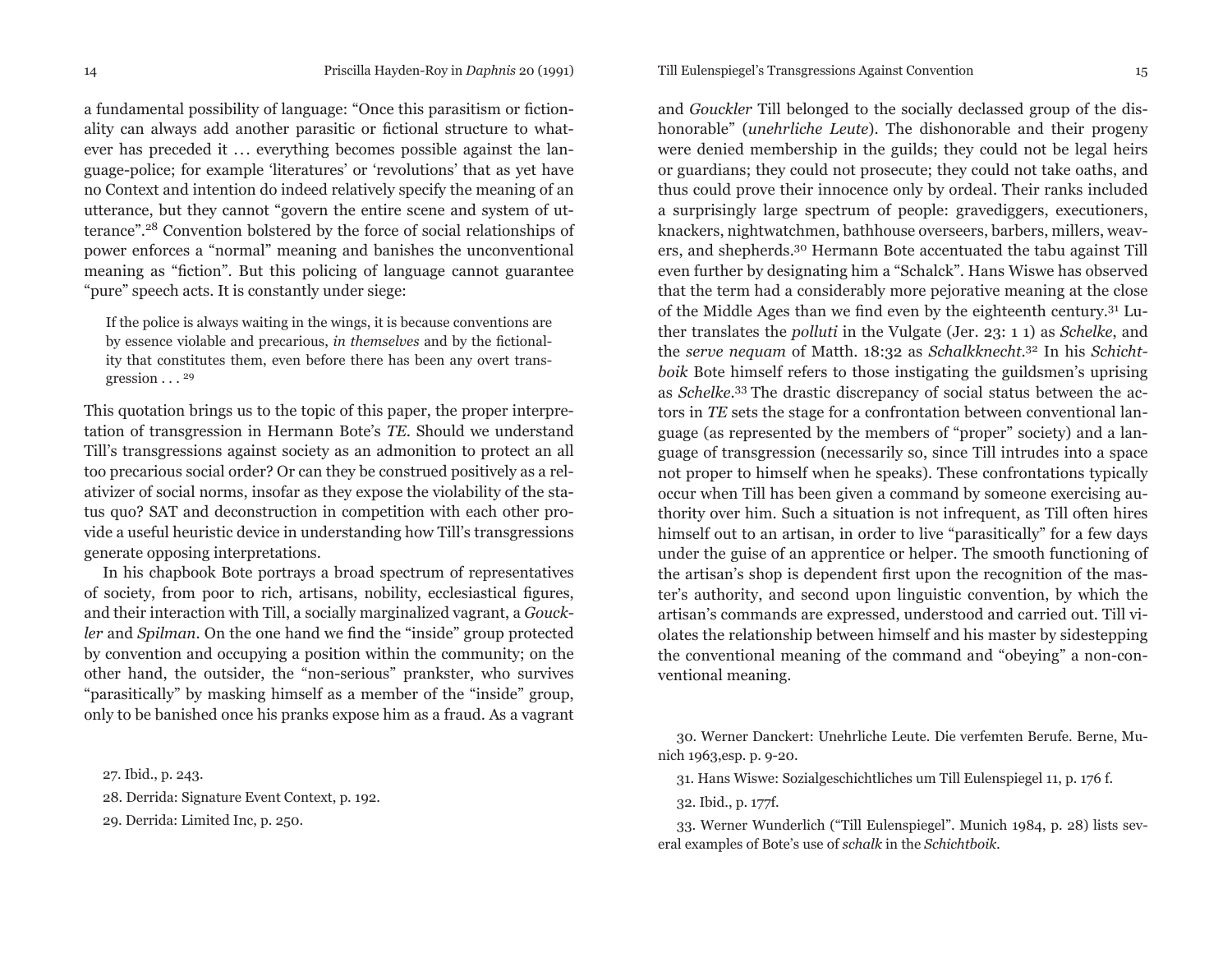A typical example is found in the 20th episode, where Till hires himself out to a baker in Uelzen. The baker orders Till to sift flour during the night while the baker sleeps. According to Bollenbeck, ordering one's help to work unsupervised violated traditional guild law.34 Till finds himself in this situation in many episodes,<sup>35</sup> and it uniformly provides him the opportunity to execute a prank. In light of Bollenbeck's observation, the punitive or vengeful function of the prank becomes clearer: with it Bote can warn contemporary artisans to uphold the traditional corporative ideal of work. In this episode Till lays a linguistic trap for the baker by protesting that he will need a light in order to obey his master's order. His master refuses to give him one; he will have to sift by the moonlight as the previous help has done. Till com<sup>p</sup>lies, "Hon sie dann also hin gebütlet, so wil ich es auch tun."36 While the baker sleeps, Till holds the sifter out the window of the bakery, letting the flour fall in the moonlight onto the dirt courtyard. Several hours later the baker discovers his courtyard white with flour. "Waz der Tüffel! Waz machst du hie? Hat daz Mel nit mer kostet, wann daz du dez in den Treck bütelest?'he yells. Till responds innocently: "Hon Ihr mich es nit geheissen in dem Mon bütelen sunder Liecht? Also hab ich gethon."<sup>37</sup> The conventionally defined relationship of master to servant establishes the framework within which the utterances between Till and the baker are exchanged. The nature of their speech acts buttresses this relationship: the master gives directives, and the

34. "Zwar dingt in der Regel bis weit ins 15. Jahrhundert der Meister die gesamte Arbeitskraft des Gesellen, zwar kann die Arbeitszeit bis zu 16 Stunden dauern, doch halten Meister und Geselle die gleiche Arbeitszeit ein und bilden eine Werkgemeinschaft." (Bollenbeck: Till Eulenspiegel, p. 104**.)**  Bollenbeck maintains that these episodes demonstrate a pervasive disintegration of a corporative means of production, symptomatic of the changing economic relationships in the late medievaL/early modern period. 35. See episodes 20, 39, 47, 48, 56, 62 (also cited in Bollenbeck: Till Eulenspiegel, p. 104).

36. Dil Ulenspiegel, p. 61.

37. Ibid., p. 61.

servant promises to fulfill them. Let us examine these speech acts, using Searle's taxonomy.38

The directive given by the baker to sift flour in the moonlight fits the following formula:

# ! ↑ W (H does A)

- ! = illocutionary point, in this case an attempt by the speaker to get the hearer to do something. This will be the typical initial constellation between master (speaker) and servant (hearer).
- $\uparrow$  = "direction of fit" an upturned arrow indicates the world should be made to fi t the words (as opposed to a declaration, where the direction of fit is words to world [↓]).In our case the world within the master's workplace is to be made congruent to the master's word: the bags of unsifted flour shall be fitted to the master's words, "Sift the flour".
- $W =$  the sincerity condition which indicates the psychological state of the speaker. In this case the sincerity condition is Want — the master *wants* the flour to be sifted.
- (H does A) = the propositional content, or the actual task to be performed by the hearer. In this case, "Till sifts the flour in the moonlight", is the propositional content of the directive.

According to this formula the directive is broadly defined to include a spectrum ranging from ordering, to asking, to entreating.39 Searle specifies within this spectrum by defining additional dimensions of variation, including that of social status differences between speaker and hearer. He observes that this variation determines whether the asking is a command (which presupposes a relationship of power/authority of speaker over hearer) or a request (which may well indicate the speaker's lack of power/authority over against the hearer).40 This restriction is of utmost importance in the linguistic relationship between Till and the master artisan, for by it the perlocutionary force of the statement

39. Ibid., p. 14. 40. Ibid., p. 5 f.

<sup>38.</sup> John R. Searle: A Taxonomy of Illocutionary Acts. In: Searle: Expression and Meaning, p. 1-29, esp. p. 12-15.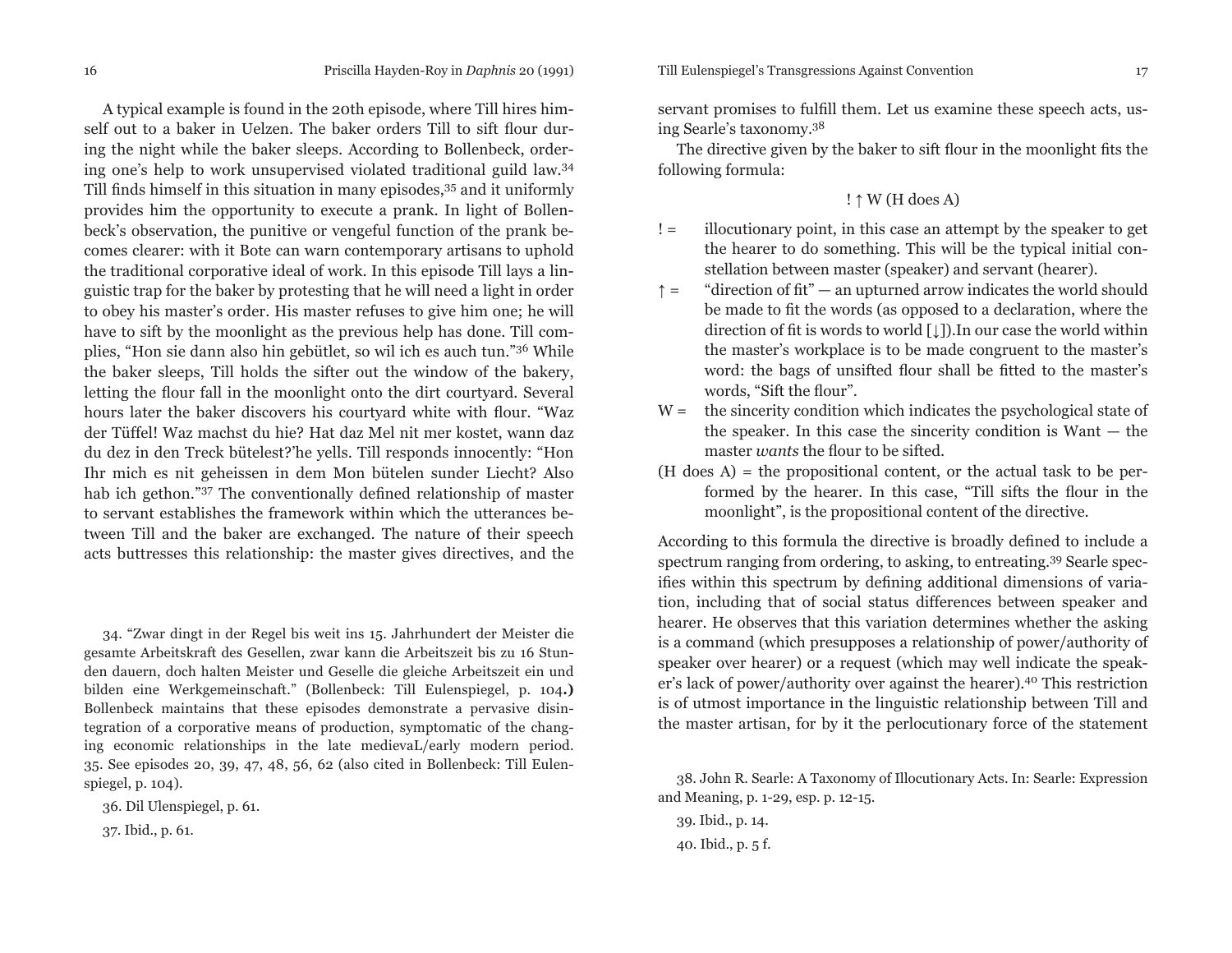is socially legitimated. The hearer is bound to perform the command in order to receive from the speaker the material benefits upon which his (the hearer's) existence depends. The linguistic convention "mastercommands-servant" is rooted in the socio-economic relationship between them and serves to perpetuate it. The only acceptable response to the command is the promise to obey, which alone guarantees the felicity of the master's statement.

Searle's taxonomy of the promise (commissive) $41$  will make clear what exactly the relationship between the baker's command and Till's promise is. The promise formula is as follows:

# $C \downarrow I$  (S does A)

- $C =$ the illocutionary point which commits the speaker to some future course of action. In our case Till (now the speaker) commits himself to the fulfillment of the baker's command. Note again the significance of social status in this promise: Till's commitment is not autonomous or sovereign; it is a function of the command, the only response that can guarantee the felicity of the command.
- $\uparrow$  = again the direction of fit is world to words. However, now the speaker of the promise is also to be the agent of change.
- I = the sincerity condition of the speaker of the promise is Intention: in our case Till indicates by the promise that he intends to perform the action described in the baker's command.
- (S does A) =the propositional content of the promise: the speaker shall perform some future action "A". This action "A" must be identical to that stated in the master's command.

The servant's promise to obey his master's command is highly restricted. The illocutionary point of the utterance commits Till to what his position as servant compels him to do, i.e. obey his master. The propositional content of the promise is merely a repetition<sup>42</sup> of that of the master's command, spoken now from the agent's point of view. The

41. Ibid., p. 14f.

42. As we will see, herein lies the problem in the Till episode: for although

promise uttered in response to the master's command linguistically mirrors the social relationship between master and servant, where the servant is an extension and realizer of the master's will.

But obviously Till did not carry out the command as intended; the exchange of speech acts was, in the view of SAT, "infelicitous" or "defective". In his *Speech Acts* Searle outlines the "necessary and sufficient conditions for the act of promising to have been

he repeats the baker's command, he means something other than what the baker did. Here, too, lies a point of difference between Searle and Derrida. Derrida denies the possibility of any "pure" repetition with his notion of iterability: "Iterability supposes a minimal remainder (as well as a minimum of idealization) in order that the identity of the *selfsame* be repeatable and identifiable *in*, *through,* and even *in view of* its alteration. For the structure of iteration — and this is another of its decisive traits — implies *both* identity *and* difference. Iteration in its 'purest' form — and it is always impure — contains *in itself* the discrepancy of a difference that constitutes it as iteration.'' (Derrida: Limited Inc, p. 190.) Searle, on the other hand, misunderstands Derrida because he equates iteration with repetition. In summing up what a "sympathetic reading" of Derrida might yield, Searle states that he has pointed out "that the possibility of parasitic discourse is internal to the notion of language, and that performatives can succeed only if the utterances are *iterable, repetitions* of conventional ... forms. But neither of these points is in any way an objection to Austin. Indeed, Austin's insistence on the conventional character of the performative utterance in particular and the illocutionary act in general commits him precisely to the view that *performatives must be iterable, in the sense that any conventional act involves the notion of repetition of the same.*" (Searle: Reply, p. 207; emphasis is mine.) The distinction is at its profoundest a metaphysical one: Derrida's structure of iterability displaces the concept of identity that is at the base of any ontology. Spivak writes on this point: "One of the corollaries of the structure of alterity which is the revised version of the structure of identity is that every repetition is an alteration. This would put into question both a transcendental idealism that claims that the idea is in fi nitely repeatable as the same and a speech act theory that bases its conclusions on intentions and contexts that can be defined and transferred within firm outlines. Iterability is the name of this corollary: every repetition is an alteration (iteration)." (Spivak: Revolutions that as Yet Have No Model, p. 37.)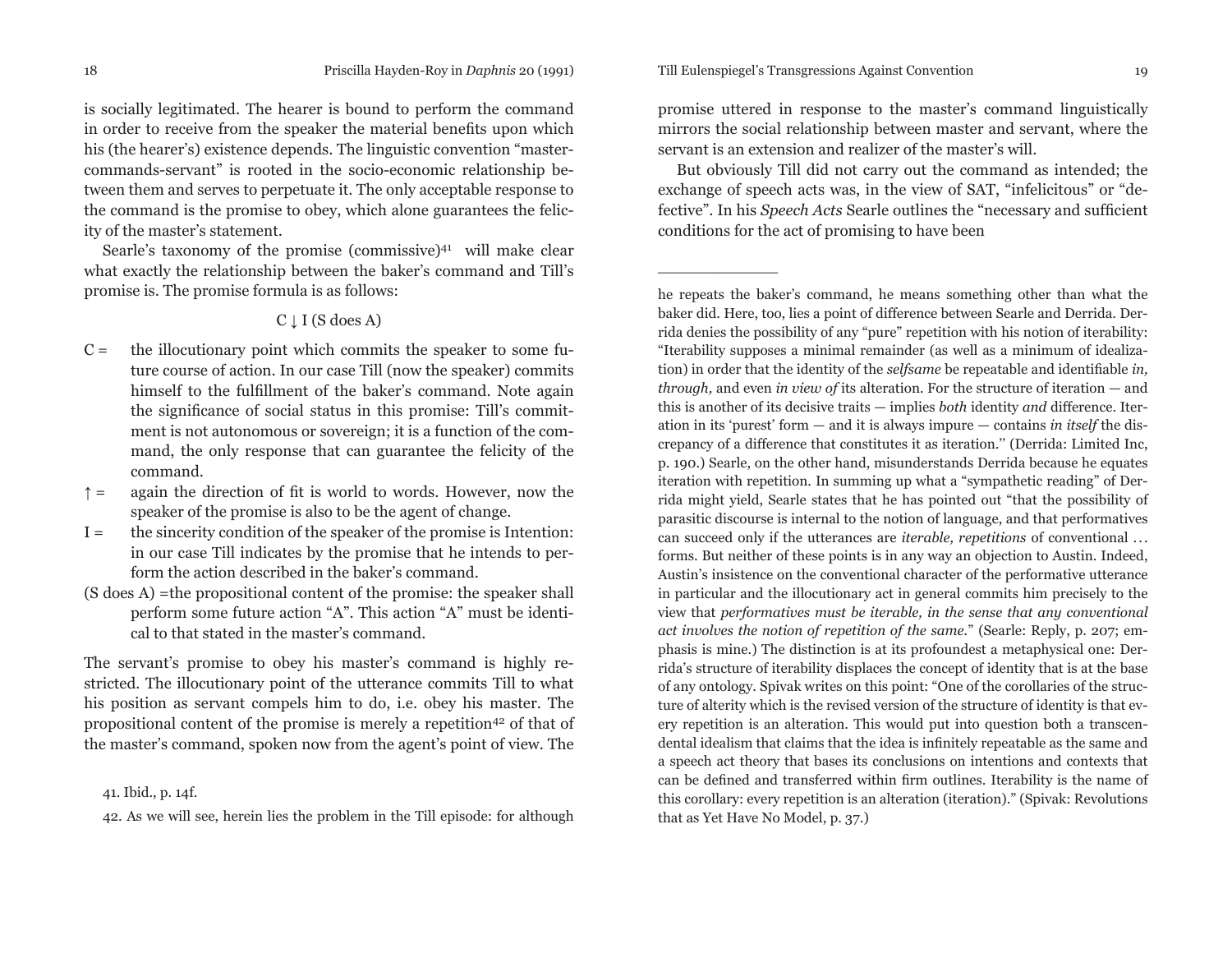successfully and non-defectively performed."<sup>43</sup> The first criterion is that "normal input and output conditions obtain". Included in this condition is the Austinian exclusion of "parasitic forms of communication such as telling jokes or acting in a play".<sup>44</sup> Till's promise is disqualified from the start, precisely because his language is parasitic; with his promise he is setting up the joke he wants to play on the baker. To do this he discovers an ambiguity in the command as the baker formulated it. To "sift flour by the moonlight" can be interpreted to mean either "in the moonlight shining through the windows of the bakery" or "directly in the moonlight shining in the courtyard". Convention and speaker intention seem to determine the context sufficiently as to render the directive unambiguous. But as Derrida has noted, "intention cannot govern the entire scene and system of an utterance."45 The strength of conventional meaning obscures the denotative space lying beyond the pale of social convention and functions as a host, by means of which Till's parasitic meaning can infect the conversation unnoticed. According to Derrida, the risk of this sort of "parasitism" constitutes the "internal and positive condition of possibility" of communication in general. Moreover, to ban this sort of parasitism to "a kind of ditch or external place of perditi0n",46 as SAT would do, exposes the ideological foundation of this theory as merely a reproduction of the law it purports to be analyzing. Searle continues in his analysis of the promise, distinguishing it from a threat:

A promise is defective if the thing promised is something the promisee does not want done; and it is further defective if the promisor does not believe the promisee wants it done, since a non-defective promise must be intended as a promise and not as a threat or warning.47

43. John R. Searle: Speech Acts. An Essay in the Philosophy of Language. Cambridge 1970, p. 54.

44. Ibid., p. 57.

45. Derrida: Signature Event Context, p. 192.

46. Ibid., p. 190.

47. Searle: Speech Acts, p. 58. In his discussion of this passage Derrida employs the psychoanalytical notion of the subconscious to point out the "structural ambivalence" of every desire. (Limited Inc, p. 215 f.)

#### 20 Priscilla Hayden-Roy in *Daphnis* 20 (1991) Till Eulenspiegel's Transgressions Against Convention 21

Seen in this light, Till's "promise" to sift flour in the moonlight (meaning onto the courtyard) was a threat rather than a promise, for clearly the baker did not want his supply of flour ruined. SAT would indeed banish Till's utterance into the domain of "defective" (or infelicitous) speech acts: first, because it was a parasitic promise, and second, because it was really a threat masquerading in the linguistic trappings of a promise. The law of non-defective promising simply retraces convention as it is reenforced by social relationships. And just as the parasitic promise must be banished as "defective", so, too, Till must be excluded from "proper" society. Once the baker realizes he has been duped, he sends Tiil away, calling him a *Schalck*, and thereby attributing to him an identity opposite to that of the moral community. An analysis of this episode according to SAT brings the "ethico-political" dimension of the theory clearly to light: linguistic transgression as SAT defines it goes hand in hand with what constitutes a transgression in the eyes of the law, that is, the destruction of property. SAT reproduces in itself laws of power and property that govern society and language.

If we leave the internal fictional world of *TE* for a moment and consider the work itself as the utterance of its author, Hermann Bote, we must conclude that the interpretation yielded by SAT conforms with what we know about the author's political views. Till's transgressions stand as a warning to the artisans: by violating traditional guild practices, they may bring about the destruction of their business. If the corporative nexus is maintained, the parasitic *Schalck* will never be able to infect it. But a Derridian reading of the transgression sees parasitism as a condition of all communication, so that no boundary, traditional or otherwise, can banish the infection. By demonstrating the susceptibility of "normal" discourse to parasitic, "non-serious" discourse, the text calls the necessity of the normal into question and exposes it as mere convention, artifice. This is the first step in envisioning a new order, a new set of conventions. Clearly this revolutionary interpretation lies beyond Bote's intention, but its possibility lies, so a Derridian interpretation would argue, in the structural ambiguity of Till's transgression.

We find this same ambiguity in the many scatological pranks in *TE*, where we find the same tension between convention and non-convention at work. Let us consider by way of example the 77th episode, which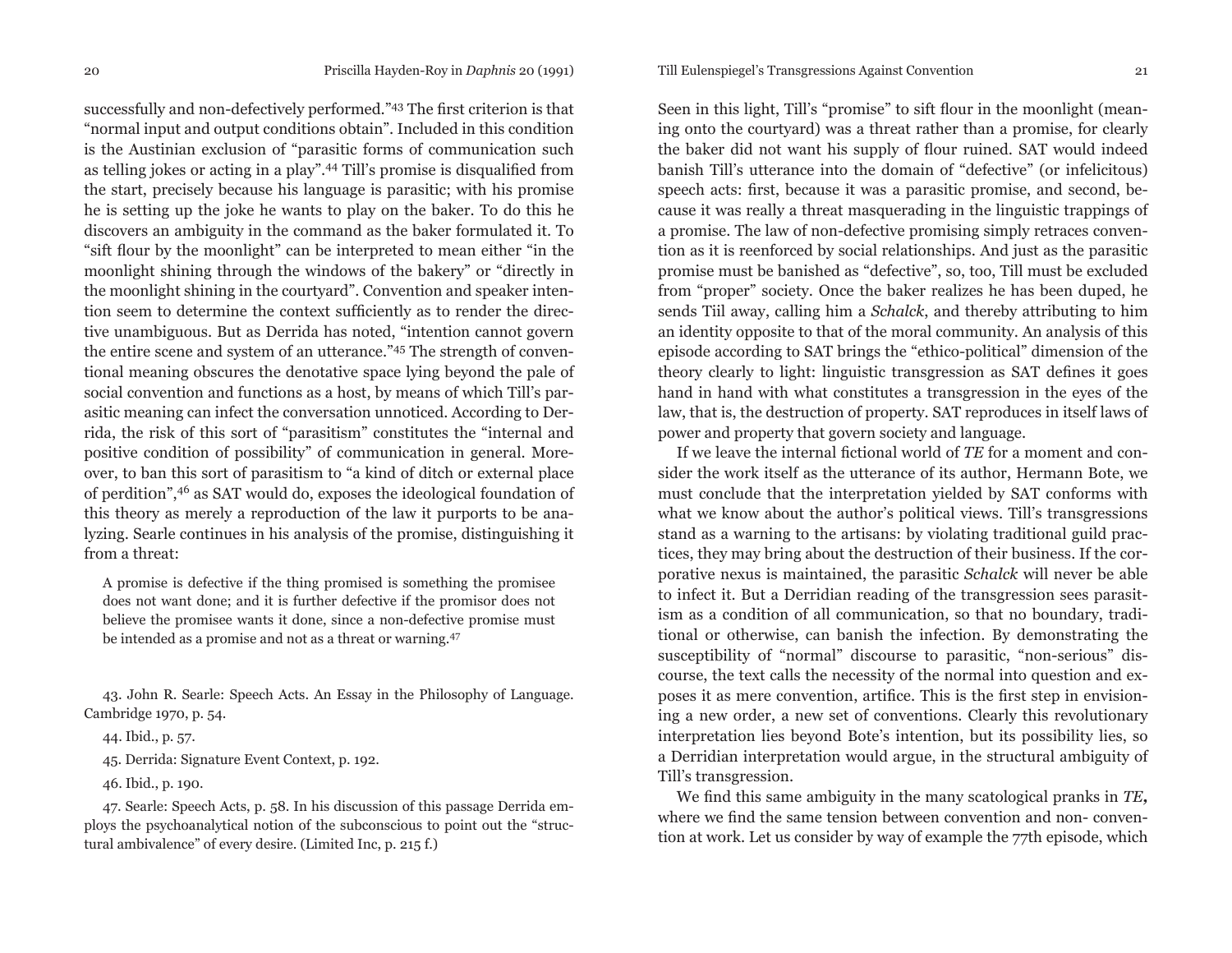relates Till's stay at an inn in Nuremberg. Next door to the inn lives "ein frum man, der was reich und gieng gern in die Kirchen",48 a staunch member of proper society who also wholeheartedly supports the social tabus directed against the dishonorable class. He "vermöcht sich nit wol der Spilleutt. Wa die waren oder kamen, da er was, da gieng er davon."49 This rich man had the custom of giving an annual dinner for his neighbors, a sumptuous affair where food was lavish and the best wine flowed freely. If the neighbors happened to have out-of-town guests  $$ merchants and the like — these were invited along as well, as long as they, too, were "frum", or honorable.50 One of these feasts takes place while Till is in town. Till's innkeeper, a neighbor of the rich man, is invited. Till, his guest, is not, because the rich man sees from Till's dress that he is a "Gouckler und Spilman",51 i.e., dishonorable. Till is insulted, but decides to behave in a manner appropriate to the designation given him: "Bin ich ein Gouckeler, so sol ich ihm Goucklerei beweisen."52 He bores a hole through the wall of the rich man's house and, equipped with a pile of his own filth ("seins Trecks ein grossen Huffen"<sup>53</sup>), blows the stench into the rich man's dining hall with a bellows as all the

48. Dil Ulenspiegel, p. 221.

49. Ibid., p. 221.

50. "Und diser Man lud seinen Nachburen, als er für ein Gewonheit het, und ihr Gäst, die sie hetten von frumen Leüten." (Ibid., p. 222.) It is interesting to note that the rich man considered merchants sufficiently honorable that he would invite them to his home. Bollenbeck (Till Eulenspiegel, p. 37-43) has noted that the traditional medieval prejudices against the merchant are muted in *TE*, because Bote, as a supporter of the Hanseatic cities, was relatively welldisposed to those representing a livelihood so essential to the Hanseatic economy. For this reason one must qualify Bote's "conservatism", insofar as his urban perspective includes certain "progressive", "bourgeois" aspects in distinction to the purely feudal interests of, say, the territorial princes. Bollenbeck's differentiated analysis adds an important socio-historical dimension to earlier, flatter ascriptions of "conservatism" to Hermann Bote.

51. "Sunder Ulenspiegel lud er nit, den sahe er für ein Gouckler und Spilman,die pflag er nit zu laden." (Dil Ulenspiegel, p. 222.)

52. Ibid., p. 222.

53. Ibid., p. 222.

22 Priscilla Hayden-Roy in *Daphnis* 20 (1991) Till Eulenspiegel's Transgressions Against Convention 23

guests are eating. At first everyone thinks the smell is coming from his neighbor. (This is an interesting comment, for it indicates that the smell is not essentially foreign to the illustrious crowd gathered there: even honorable people can smell bad.) As the odor becomes more powerful they search all corners of the room for its source. Finally the stench so overwhelms them that they are forced to leave the dinner. Here we see the results of Till's transgression: it pollutes the "inside" such that it must be evacuated. Till's innkeeper returns to his house, and after vomiting up his dinner (a more profound evacuation!), explains to Till how horrible the rich man's room had smelled. Till laughs and says:

Wolt mich der reich Man nit zu Gast laden und mir günnen seiner Kost? Ich bin ihm doch vil günstiger getrüwer wann er mir, ich gun ihm doch wol meiner Kost. Wär ich da gewesen, so hät es nit so ubel gestuncken.54

Having insinuated his culpability in the prank, Till hightails it out of town. In his statement we see the same parasitic use of language as in the previous episode. The "Kost" Till so "generously and faithfully" grants the rich man is his own digested food, his excrement. According to SAT this parasitic use of language must be excluded from ordinary language, and we can see from the dialogue that follows that the rich man would also be glad to exclude Till from his presence:

Der reich Man sprach: "Lieber Nachbuer, der Doren und Spillüt würt niemant gebessert, darumb wil ich deren nit mer in meinem Huß haben. Ist mir nun dise Büberei also geschehen Euwers Huß halben, da kan ich nüt zu**,**ich sah Euwern Gast an für einen Schalck.55

Till's prank corresponds to the expectations the rich man has of the socially declassed and reinforces his prejudice. He assumes an ontological source for Till's behavior: the prankster's actions correspond to his being, and the social definition of *Unehrlichkeit* correctly identifies this being. The only way to protect the "insiders", the *ehrliche Leute*, from the effects of this *Schalck* is to banish him from the "inside", from the "home".

But for the innkeeper, who is less well-off than the rich man, this is not

54. Ibid., p. 223. 55. Ibid., p. 223.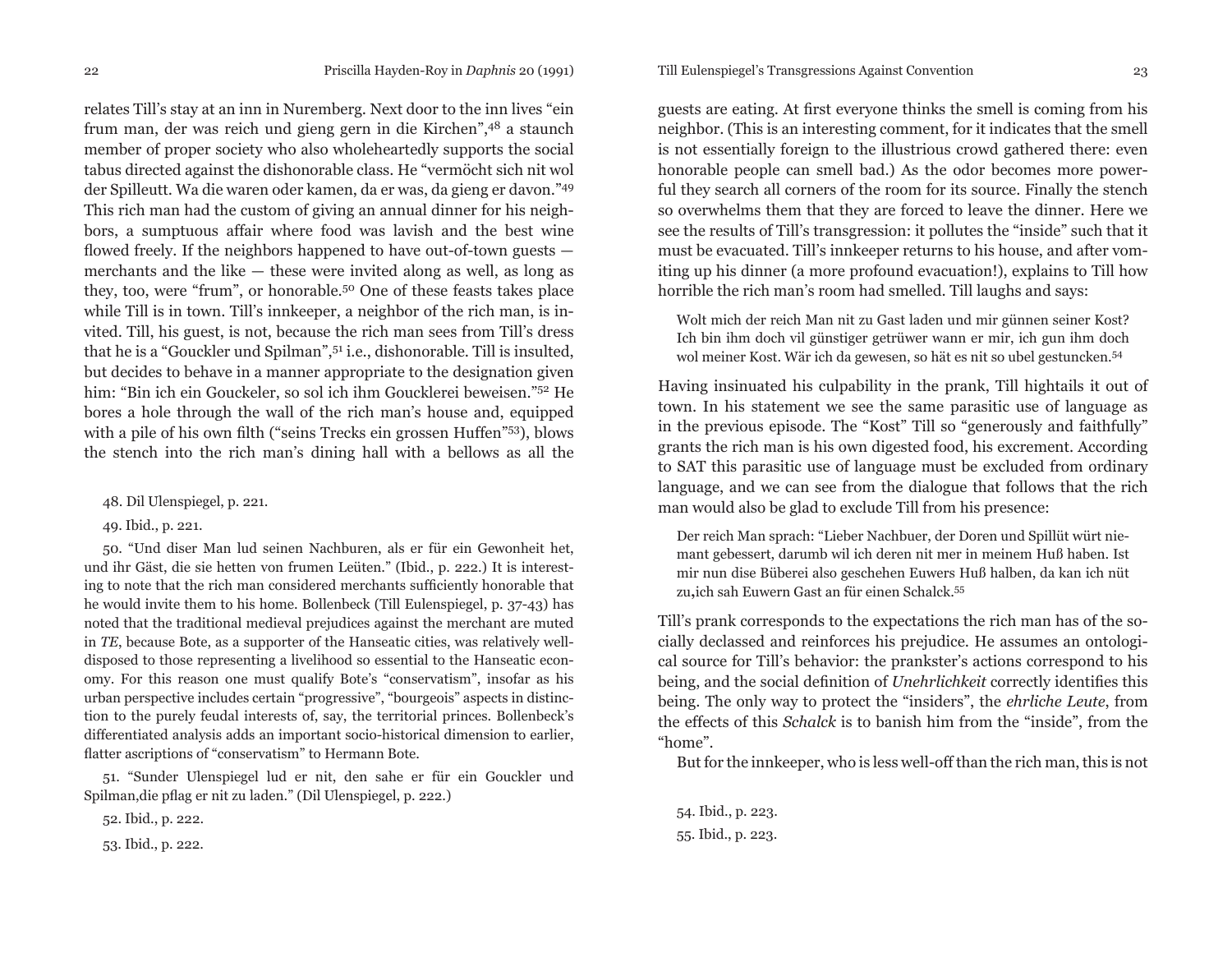possible. He is dependent on the patronage of all people, be they honorable or dishonorable. While he, too, makes the distinction between the two groups, it is relativized by his own economic need. Unable to ban the *Schalck* from his house, his only option is live with the anxiety and increase his watchfulness:

Ulenspiegels Wirt sagt: "Lieber Wirt, Ihr haben wol gehört und ist auch also: für ein Schalck sol man zwei Liecht setzen, und das muß ich wol thun, dan ich muß allerlei halten. Einen Schalck muß man halten mit den Besten, so jemant kumpt."56

The innkeeper's economic need effectively forces him to acknowledge the parasitic relationship of honorable and dishonorable, so that the presumed ontological divisions become shaky. This is still more the case when we consider Till's assertion that, had he been invited to the dinner, had the tabu against his class been set aside, the prank would have been avoided. Seen from this perspective, Till's prank reflects not who he *is*, but how he is *defined*. As he himself says, his action is merely an example of the *Goucklerei* "proper" to the *Gouckler*-essence assigned him by the rich man. And his being defined as declassed outsider serves the important societal function of guaranteeing the existence of an inside, "normal" group. The initial description of the rich man clearly shows the mutual dependence of the positive and negative contours of his piety. Positive piety: "do wont ein frum Man, der was reich und gieng gern in die Kirchen"; negative piety: "und vermöcht sich nit wol der Spilleut. Wa die waren oder kamen, da er was, da gieng er davon."57 The prank inverts the relationship of inside to outside, thus relativizing the boundaries and exposing "proper" behavior as mere convention. This is the political possibility Derrida sees in parasitic or fictional discourse, the "literatures" or "revolutions" against the "language-police". Moreover, the structure of iterability insists that the determination of positive values (in our episode: "frum" "ehrlich", etc.) is merely an hypostatization of convention. As Derrida reminds us:

The parasite is by definition never simply external, never simply some-

56. Ibid., p. 223 f. 57. Ibid., p. 221.

thing that can be excluded from or kept outside of the body "proper," shut out from the "familial" table or house.58

Again we can see how the two familiar interpretative possibilities would arise from this episode. If we follow the authorial intention as the "serious" and legitimate meaning, we will conclude that Bote desired to show the drastic implications of transgression against "normal" social propriety, to encourage those able to banish the dishonorable from their home to do so, and to exhort those who could not to "light two candles", i.e. be on their guard whenever they were forced to have dealings with a *Schalck*. But if we legitimate non-serious language and find serious meaning also in the parasitical "joke", then we see that Till successfully destabilizes conventional social norms.

In this episode we also begin to see a point of mediation between the two interpretations in the figure of the innkeeper. The financial relationship between Till and him relativizes the distinction between social insider and outcast. Critics have suggested that the frequently appearing theme of money in *TE* reflects the economic transition occurring in the late Middle Ages from an economy rooted in feudal bonds of obligation to a bourgeois market economy. Bote, it is argued, recognized the potential danger in this transition insofar as it tended to dissolve traditional corporative bonds.59 His recommendation in the face of this social disintegration comes through the innkeeper's admonition — by way of a traditional proverb — to be careful. But the very fact that economic relationships can threaten the old social order, the very fact that caution must struggle to enforce the distinction between inside and outside, indicates that Bote recognizes the fragility of the traditional order. His anxiety arises as he considers that his society could be cutting itself adrift from its anchorage in what he believed was a divinely instituted order.

This underlying anxiety seems to be able to account both for Bote's intention to admonish, as well as the text's structural ambiguity. His fear

58. Derrida: Limited Inc, p. 232.

59. Wolfgang Fritz Haug: Die Einübung bürgerlicher Verkehrsformen bei Eulenspiegel. In: Eulenspiegel-Interpretationen, p. 201-224; Bollenbeck: Till Eulenspiegel, esp. p. 29-32, 100-109.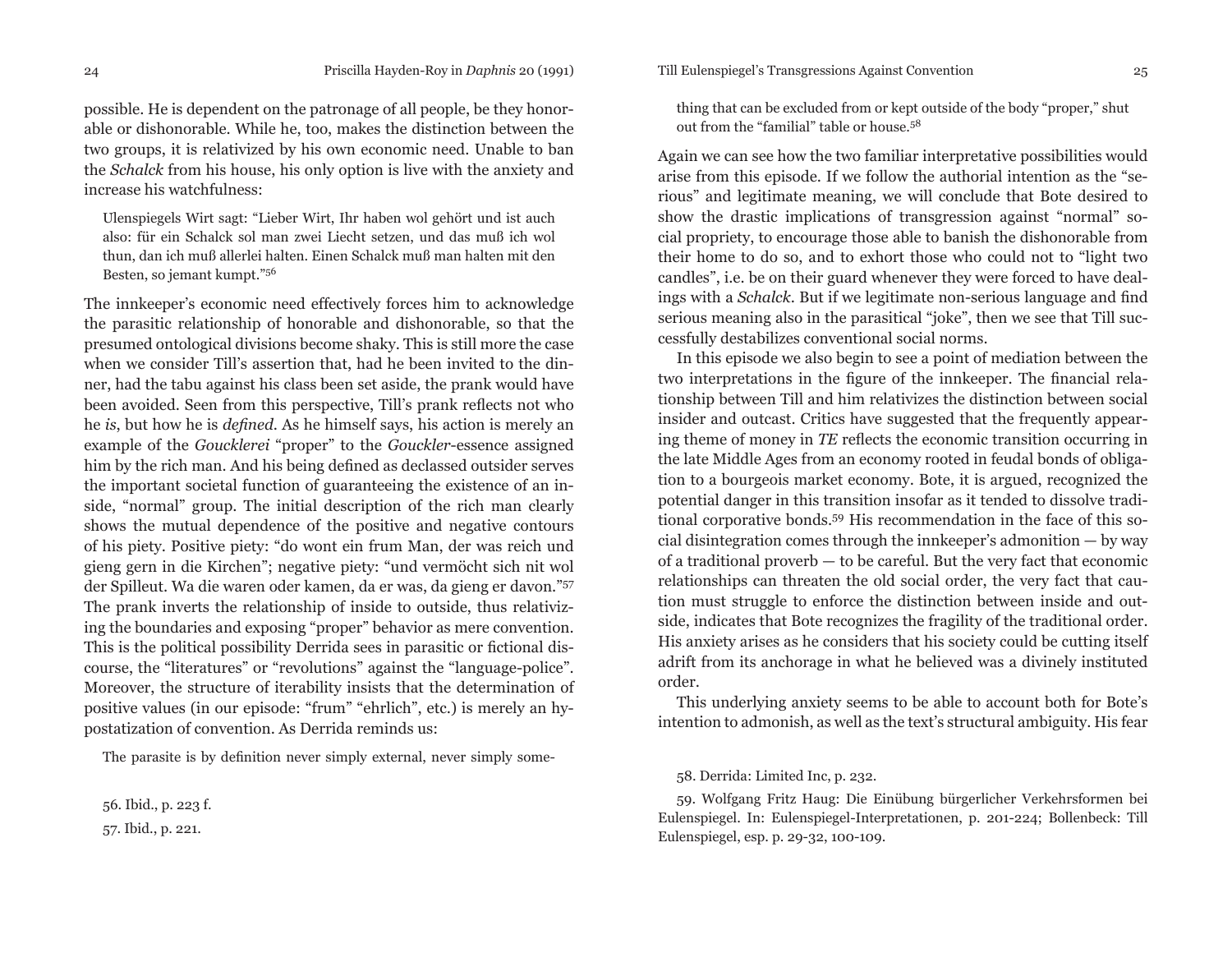that all societal norms are violable begins to undermine his intention to exhort, because there seems to be no position immune from the attacks of parasitism. The retributive function of many of the episodes such as the two discussed above — suggests that if social norms are upheld, society will secure itself from Till's transgressions. This has led several critics to argue that the proper theme of the chapbook is not the figure of Till at all, but the perverseness of the world (*die Verkehrtheit der Welt*).<sup>60</sup> The theme of the "world upside-down" was pervasive in the sixteenth century, and was often utilized for its polemical force. Erasmus places Scholastic theology in the domain of Folly, implicitly defending the role of humanistic scholarship; Reformation propaganda places the papal tiara on the Whore of Babylon, implicitly giving an apology for the new, evangelical theology.<sup>61</sup> To a large extent we can see the motif of the world upside-down similarly employed in service of Bote's social concerns: Till's pranks negate an already existing negation of what Bote perceives to be the "normal" order. But this model does not account for those episodes where Till's transgression is entirely unprovoked and does not serve to negate any vice. Here Bote seems to be considering that even proper, traditional behavior is unable to protect society from the force of disintegration as embodied in Till. In such episodes Bote cannot exhort his reader, and the model of the perversity of the world cannot provide an adequate interpretation. Exhortation cannot cure Bote's anxiety in the instances where there is no immune position that he can recommend to his reader.

60. Based on his discovery of Bote as the author, Peter Honegger was the first to ask, "ob das, was uns der Verfasser des Volksbuches von seinem Helden erzählt, als thematisch geschickt geordnete Nachricht über einen historisch nachweisbaren Till Eulenspiegel gemeint ist, oder ob nicht vielmehr der Ulenspiegel vor allem das wiedergibt, was sich der Verfasser über seine Umwelt gedacht hat. Es scheint, daß er uns mit einer genialen Satire über die Anmaßung und Dummheit seiner Mitmenschen unterhalten will." (Honegger: Ulenspiegel, p. 126 f.) Alexander Schwarz (Verkehrte Welt im *Ulenspiegel.* In: Daphnis 15 [1986], p. 441-461) argues more stringently that the proper theme of *TE* is not Till, but the perversity of the world.

61. See R.W. Scribner: For the Sake of Simple Folk. Popular Propaganda for the German Reformation. Cambridge 1981, p. 164 f.

# 26 Priscilla Hayden-Roy in *Daphnis* 20 (1991) Till Eulenspiegel's Transgressions Against Convention 27

Consider the 88th episode, where a peasant finds Till lying under a tree, sick from having overimbibed and "einem todten Menschen gleicher dan einem lebendigen".62 To the peasant passing by, marketbound, with a cart full of plums, Till moans:

Ach, gut Fründ, sich, hie bin ich so kranck drei Tag und Nacht on aller Menschen Hilff hie gelegen, und wa ich noch einen Tag also ligen sol, so möcht ich wol Hunger und Durst sterben. Darumb für mich umb Gots willen für die Stat.<sup>63</sup>

Seeing Till's poor condition and figuring he would have to lie in his cart, the peasant at first refuses Till's request, saying he would ruin his plums. But Till insists he can ride on the front of the cart, so the peasant, a "frum Man",64 plays the role of good Samaritan and helps Till onto the cart. The story notes that the man was old, and it cost him considerable pain lifting Till. And he drove the cart slowly, to make his ailing guest more comfortable along the way. His reward? Till defecates on his plums, rendering them unmarketable.

It is unlikely that sixteenth-century readers, steeped as they were in the Bible, would fail to hear an allusion to the gospel account of the good Samaritan in this episode. But with what a peculiar twist! The peasant, initially torn between behaving according to his economic interests or to a traditional morality, decides for the latter, only to be "punished" for it. This episode demonstrates how deep-seated the anxieties generated by the increasingly shaky foundations of traditional society were. It penetrates even to the foundations of moral and charitable behavior; even they are not inviolable. Surely this was an unhappy conclusion for someone with Bote's moral convictions, and it begins to undermine his exhortatory intention in the chapbook. The transgressions in *TE* are not always fixed to a program of reform. Their shifting locus becomes symptomatic of a pervasive anxiety in the face of relativized or disintegrating "givens".

62. Dil Ulenspiegel, p. 251. 63. Ibid., p. 251 f. 64. Ibid., p. 251.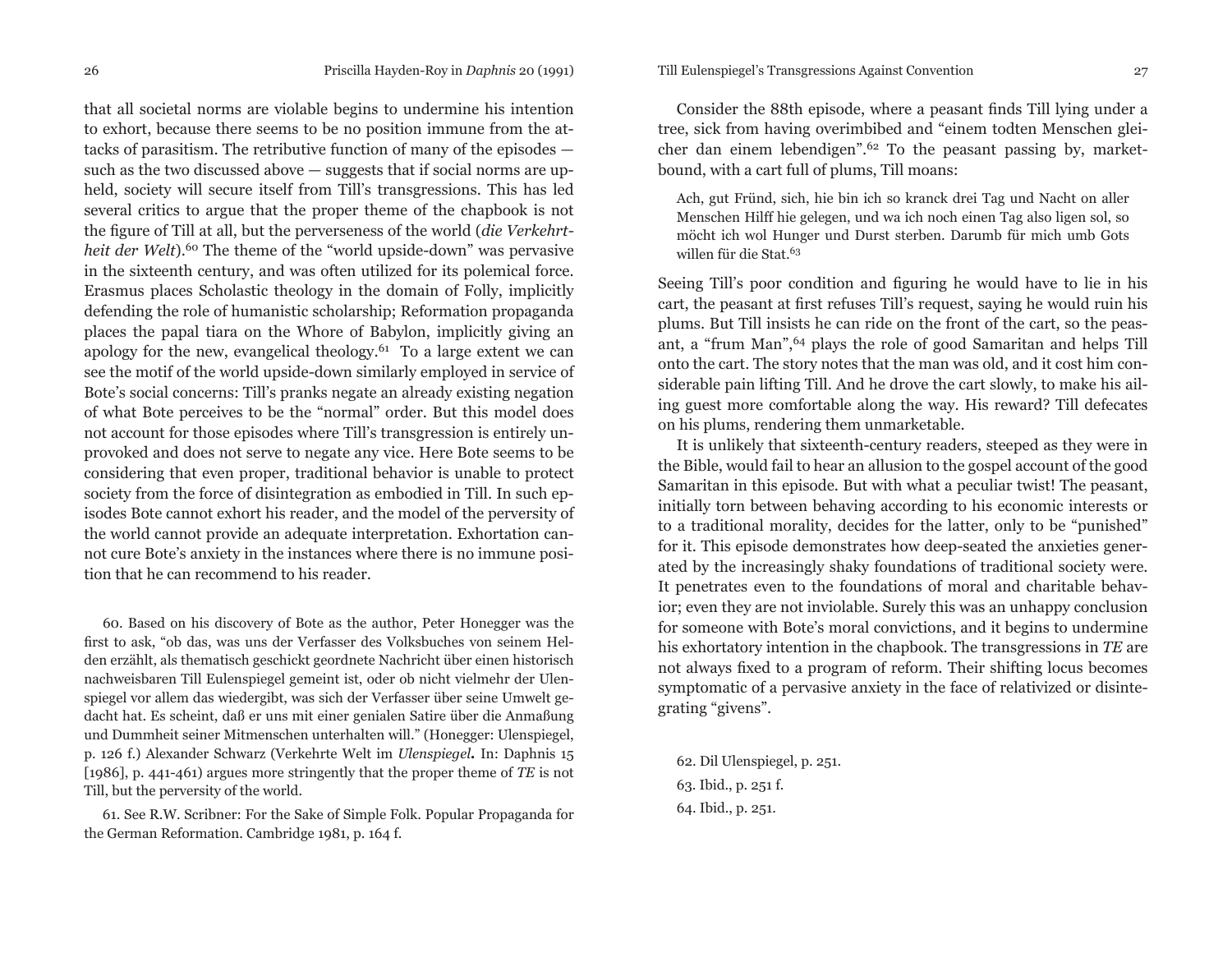## *Summary*

Till is the projection of anxieties arising in the face of social instability. Bote, who was witness to just how fragile the given order of patrician rule in Brunswick was, was sensible both to its weaknesses and to its preferability to disorder. The shifting locus of perverseness in *TE* provides an adequate structure for Bote, who is critical of his society, but uneasy about the forces threatening to tear it apart altogether. The violability of the order is so profound, that at times there seems to be no position which can be defended against parasitic infection. Bote's admonitory intention thus begins to turn in on itself, and the chapbook assumes a highly ambiguous character. While vice clearly invites disorder, it seems that virtue, too, is subject to parasitic infection. No behavior, no place is immune. Till's transgressions relativize the given order from top to bottom, inside to out. It is impossible to distill from the chapbook's many episodes a consistent lesson or moral, because of the constantly shifting locus of perversity.

Derrida's understanding of iterability and parasitic language provides us with a useful heuristic device in defining ambiguity as a structural principle in the chapbook. It allows the work to vacillate between serious and non-serious language, between history and fiction. Interpreting according to authorial intention alone (SAT) flattens the work by identifying only Bote's admonitory voice, while overlooking how his anxiety tends to undermine the very norms he intends to uphold. However there are limits to this heuristic device. Derrida's polemic against Searle is part of a larger philosophical project criticizing certain tendencies within the Western philosophical tradition. He posits structural ambiguity as the condition of all discourse. But I have employed Derrida outside of this philosophical context. The structural ambiguity we have discussed in *TE* is not a function of the text's textuality. It is a function of this specific text: its genre, its author, its historical context. The book vacillates between fictionality and historicity by design. As the author writes in the foreword, the book consists of "Historien und Geschichten".<sup>65</sup> Claims to the hero's historicity  $-$  dates, specific places

## 28 Priscilla Hayden-Roy in *Daphnis* 20 (1991) Till Eulenspiegel's Transgressions Against Convention 29

where Till was born, lived, and died, even an alleged gravestone — are undermined by the willfully interjected anachronisms throughout the narrative,<sup>66</sup> and by the author's acknowledgement that he included material from other *Schwänke*. He even encourages his readers to add their own tales to the collection.<sup>67</sup> Derrida's observation that "at the 'origin' of every speech act there can only be Societies which are (more or less) anonymous, with limited responsibility or liability"68 also helps us identify Bote's deferral of authorial intention in *TE*. But this deferral is not the Derridian deferral endemic to all writing. It is a literary convention with a specific historical function. We have seen that the volatile social conditions in Brunswick may well have led Bote to defer his authorial liability to a "Society" (*etlich Personen*) in order to protect himself. Bote's deferral of authorial intention also raises more far-reaching questions concerning the emergence of the early modern author as a subject in the early sixteenth century.69 The vacillation in *TE* between "serious" and "non-serious" language is also specific to the work: the author employs citations out of context, or parasitic language, *intentionally* for its humorous effect. Derrida again gives us tools to identify this, to do interpretive justice to more than a single, "serious" meaning. But this vacillation, too, has a specific historical locus. Studies have touched on the problem of "komischer Gehalt" and "gehaltvolle Komik" in *TE*, casting it in terms of the contem- porary understanding of the relationship between *ars iocandi* and *ars vivendi*.70 It was believed that comical

66. Honegger: Ulenspiegel, p. 127-129.

67. Bote writes in the foreword that he included "etliche() Fabulen des Pfaff Amis und des Pfaffen von dem Kalenberg"; he suggests that readers and listeners "gute kurtzweilige Fröden und Schwänck daruß fabulleren." (Dil Ulenspiegel, p. 7 f.)

68. Derrida: Limited Inc, p. 216.

69. Peter Seibert: Der 'tichter' und 'poeta' am Beginn der Neuzeit. Einige Bemerkungen zum frühreformatorischen Autorentypus. In: LiLi. Zeitschrift für Litdraturwissenschaft und Linguistik 11 (1981), No. 42, pp. 13-28.

70. Bollenbeck: Till Eulenspiegel, p. 187 f.; Heinz-Günter Schmitz: Physiologie des Scherzes. Bedeutung und Rechtfertigung der Ars Iocandi im 16. Jahrhundert. Hildesheim, NY 1972.